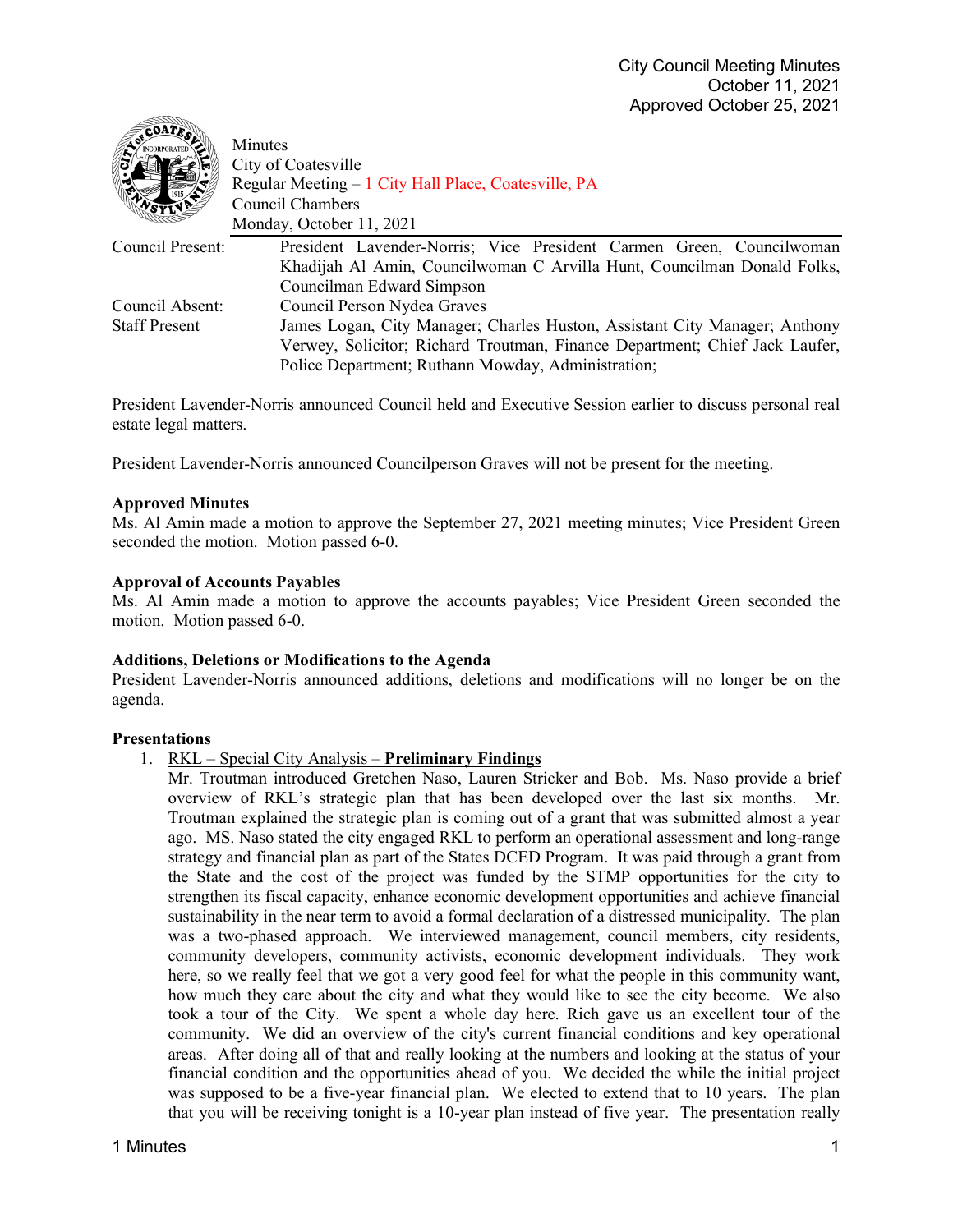marks the beginning of phase two of the project. We are here tonight to just provide an overview of our major recommendations. The preliminary draft will be distributed to all of you at the end of the meeting tonight, so that you have the opportunity to take a look, read it, try to understand all of the things that are in there. We will be meeting with you again in the future.

As you know the city relies on the reserve trust to cover deficits and it has been depleted, it's just about 3 million. On the bright side 2020 marked the first year the city did not have to rely on that trust fund to balance his budget. This was due to a onetime event. So, where are we right now? It's very obvious that they're initiative and one-time events while promising and very excellent work, they're not enough. They have only slowed the burn and allowed you to stretch out that Reserve Trust, but they're not enough and they won't be enough to create financial sustainability, which is really the goal of this whole process. I think that we can all agree from a financial standpoint the single largest financial issue that the city is facing is that you're running structural deficits out. This is compounded by running out of that reserve touchdown, so without structural changes and development activities the operating benefit is going to continue to increase and with the reserve trust at approximately three million, the city is at risk of defeating these funds completely. Unless there are significant changes and it's not going to be easy. Now, now we know that you've been done a little bit before. This is really the third strategic or long-term plan that you have worked with or have developed. The approach in the plan, while you have many, many recommendations, you strongly feel that a comprehensive approach is certain. What do I mean by that? It's going to take complete alignment. We see the comprehensive approach as the most critical element bringing about the kind of changes that you need and that are necessary to pull you out of the financial crisis and you can in the end continue to provide essential services to your City. We see the financial success of the city as being highly contingent on city leadership's willingness to follow through on each recommendation despite how challenging.

Ms. Stricker provided a synopsis of some of the recommendations. The preliminary report does contain 47 recommendations, but today we're highlighting 16 that we feel are the most critical to making these changes and usually these recommendations are longer term. We have recommendations of the forty-seven that are one-time changes. These will occur over time and that's why we wanted to present them today. We have divided them into four categories.

The first category is Revenue Enhancement. We recommend that the City take a number of actions to improve revenue collections including: Decrease LERTA from 10 years to 5 years effective late 2021; increased revenue is forecast approximate \$470,000 over 2021-2031. Increase real estate millage by 1% per year starting in 2023 and then reassess the financial position annually to determine if annual increases are necessary. Review Solid Waste (trash) collection fee in light of new contract to be negotiated in the next several months; continue to monitor fee and make appropriate adjustments to ensure that it is covering the City's costs of services provided. Annually evaluate and adjust fees to recover costs of services.

The second category is Fiscal Discipline/Cost Containment. We recommend that the City take action to reduce and access expenses: Make additional one-time contribution to the Police and Non-Uniform plans in 2022. Review and assess Non-Uniform Pension Plan, consider appropriate change. Apply fiscal discipline consistently in approach to upcoming labor contract negotiations. Assess post-retirement plan benefits; consider options for cost control. The first four recommendations are estimated to provide the city with \$3.3 million dollars in additional revenue over the next few years.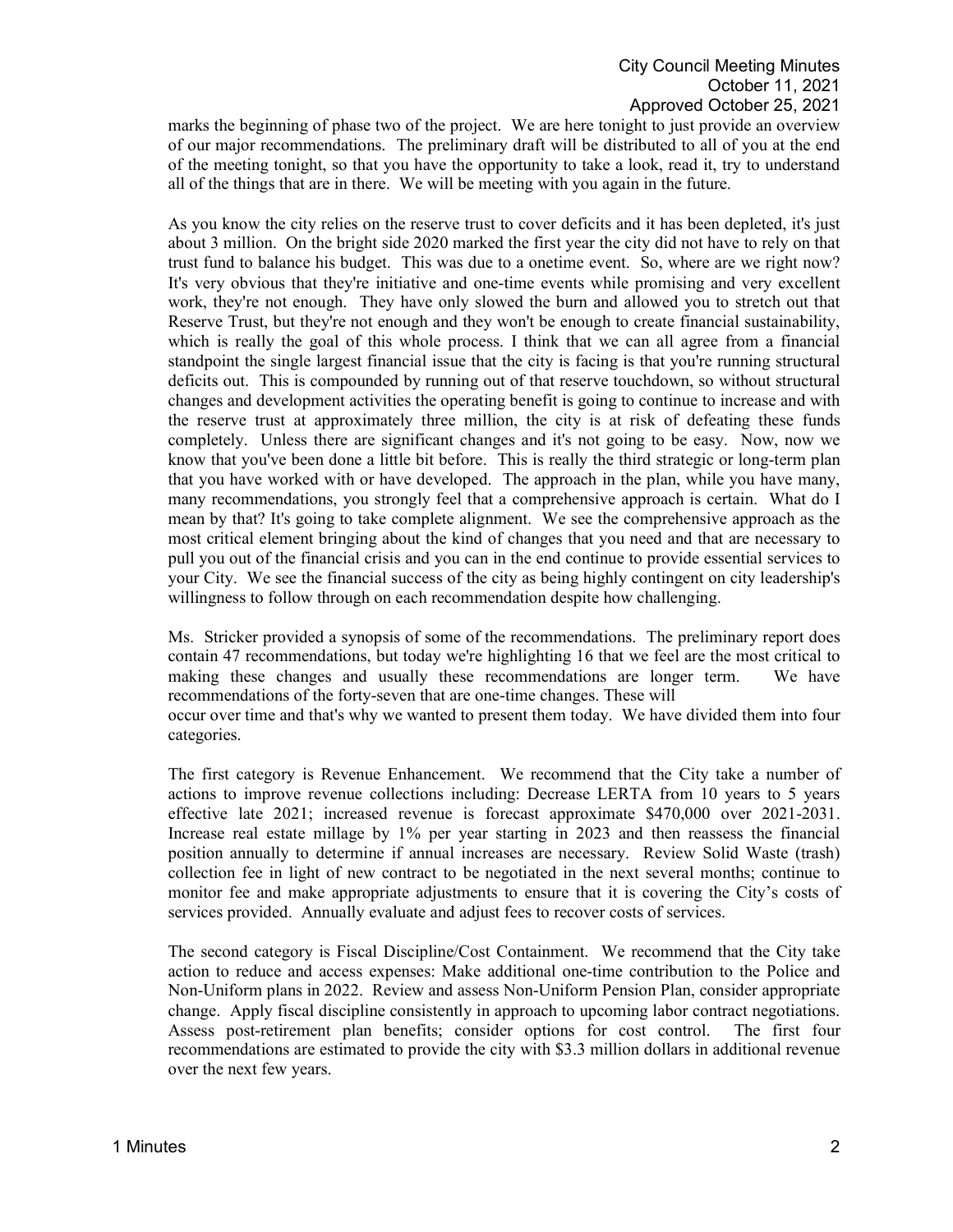The third category is the Long-term Community & Economic Development Strategies. Identify operational and legal approaches to resolve development issues. Develop a comprehensive parking strategy. Develop a comprehensive blight remediation strategy. Identify re venue opportunities from economic development and remediation.

Under the last Category Capital investment, the first recommendation there is the finance and constructing combined Public Works and Fire Department facility. Address the infrastructure and capital needs to include storm water, fire truck, a rebuild of the HVAC/Boiler in City Hall and City-wide security cameras. We also recommend this that you begin efforts to prepare for a bond issuance immediately to fund the new facility and capital needs. The bond for 10 million dollars in 30-year payment. The last recommendation that we'll be presenting today is to increase capital improvement contributions to improve components that addresses the deferred maintenance.

# 2. Cedarville Engineering – Kyle Turner

Mr. Logan explained there was a second presentation this evening from Cedarville Engineering, by Kyle Turner, who could not make it out this evening, but in your packets, you will see a bid tabulation for Palmer Park Phase 2 and 3. Cedarville was going to present to you the three bids that came in and the additional three bids with the particular items and descriptions. The bids were \$271,655.08; \$314,857.00 and \$310,845.00.

Mr. Verwey explained the base bids were offered by Veterans Construction and Utility Services for \$271,655.08; Land Tech Enterprises for \$314,857.00 and DePaul & Company Inc. for \$310,845.00. Separate items for were included in the bids. The lowest base bid was Veterans Construction and Utility Services at \$271,655.08. That's not the including all the alternatives, and even with the alternatives, Veterans Construction and Utility Service still came in the lowest. Veterans has done a number of projects in Coatesville, and we are pleased with working with them again.

# **Discussion Items**

1. Meeting Minutes

There was no discussion on meeting minutes.

2. Halloween

Mr. Logan explained Halloween in 2020 took on a different look different face. We had a number of discussions on if we should actually promote or endorse Halloween so I just thought I'd bring it back to the to the table this year. This year vaccinated people have been a little bit more outgoing. They are gearing up for Halloween as many of you have seen in the stores. Last year, what we did was just share with the community that if you are going to celebrate or conduct any type of trick or treating, please be mindful of the CDC regulations and guidelines because we are still in a pandemic phase. This item is here just to kind of put before you in terms of if you wanted to discuss it because we have been asked by a number of residents what the City is going to do. Mr. Folks stated Valley is having it on the  $31<sup>st</sup>$  from 4 -6 I believe. Mrs. Hunt said if we're going to do it I would like to see it earlier. Mr. Folks suggested  $4 - 6$  pm. Mrs. Hunt said it's just a whole different world now and just to make sure that the kids are safe. I would I don't want to say not do it because it's a fun thing for the kids. But, I would like to see it done earlier as opposed to when it's real dark. Vice President Green stated Halloween falls on a Sunday will it be Sunday or will it be Saturday. Council agreed to Saturday 30<sup>th</sup> 4 -6. Mr. Logan announced it will be on the website and Facebook.

3. City Contributions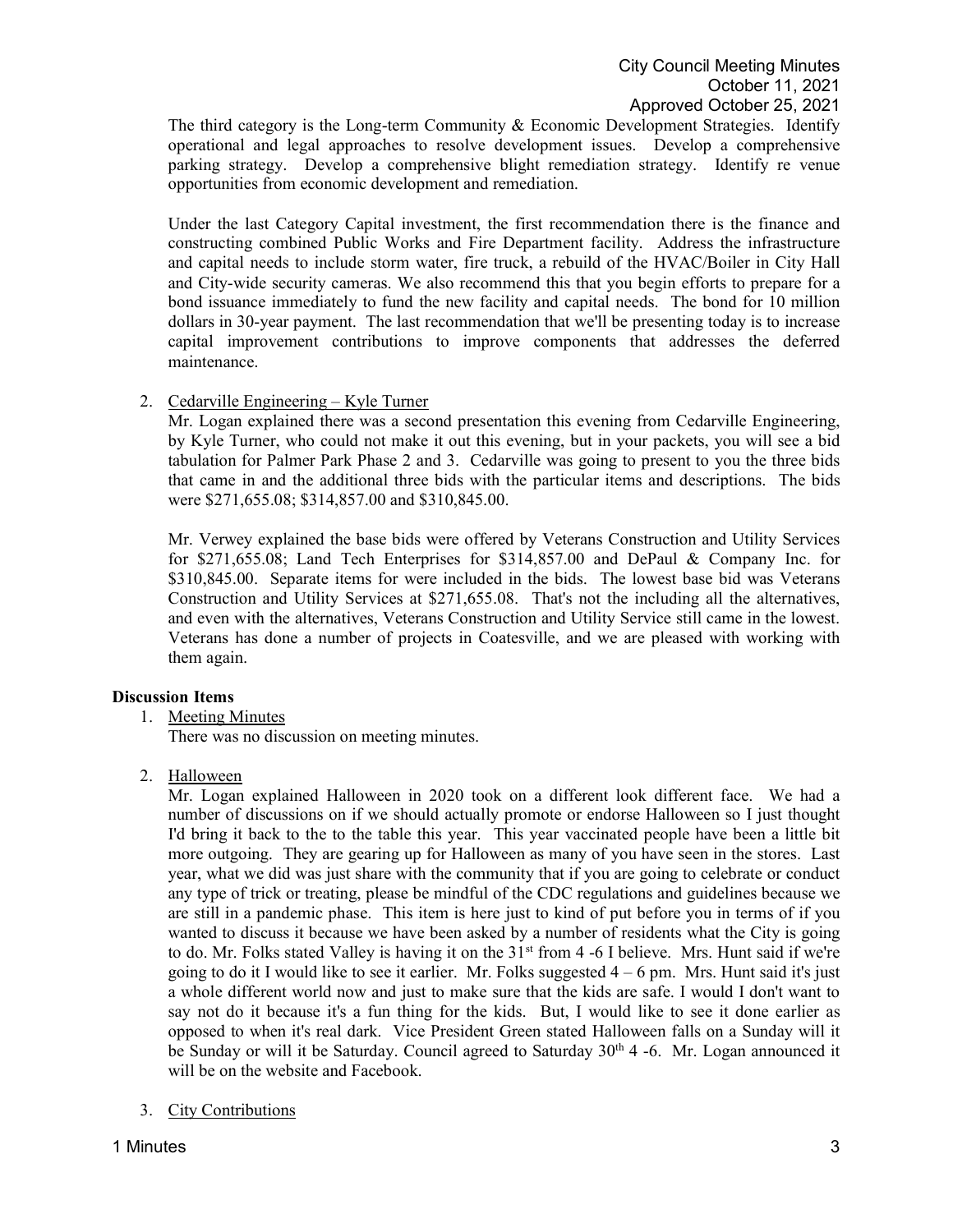Mr. Logan explained that in your packets you will have three check requests for contributions from the City of Coatesville. Last year, I think oyu approved TMACC for the amount of \$5,000. This goes towards TAMCC County Transportation and Services to the City of Coatesville. The second d check is to the Coatesville Library for \$7,500. We have not met with them yet. The last check is for 2<sup>nd</sup> Century Alliance for \$2,500. Vice President Green explained that 2<sup>nd</sup> Century Alliance really works with the City and helping us without economic development. The Public Library, I would like for us to have a meeting with them before we agree on what donation that we're doing. To address the situation, just to ensure that you're along with the library along with the City and we are going in the same direction. Once Mr. Logan has his meeting with the library, we'll know where we stand with regard to that and probably in our next meeting we'll cast our votes as to what direction we want to proceed.

### **Citizens Hearings – Regular Action Items Only (3 Minutes)**

There were no citizens hearing on regular action items at this time.

Vice President Green made a motion to close citizens hearings on regular action items only; Ms. Al Amin seconded the motion. Motion passed 6-0.

### **Regular Action Items**

1. Receive and consider a motion recommending to City Council the adoption of authorizing additional contributions to the Fire, Police and/or Non-Uniformed pension plans of up to \$1,500,000 prior to December 31, 2022, with contributions to individual plans subject to determination by City Administration in consultation with the Actuary and Strategic Consultants to best stabilize future City MMO costs

Vice President Green made a motion to approve City Council authorizing additional contributions to the Fire, Police and/or Non-Uniformed pension plans of up to \$1,500,000 prior to December 31, 2022, with contributions to individual plans subject to determination by City Administration in consultation with the Actuary and Strategic Consultants to best stabilize future City MMO costs; Mrs. Hunt seconded the motion. Motion passed 6-0.

Mr. Troutman explained the importance of it and the amount of \$1.5 million in creating a savings of \$3 million dollars over 10 years. The three pension plan commissions that the City has governing or working in detail on the different unanimously recommended to Council. Mr. Simpson asked if they are guaranteed to save the money. Mr. Troutman replied yes, the actuary went through it and we grilled that Lauren was part of the meeting that if you want to comment that we had Mr. Shaw was in the Pension meeting with the actuary. I would say we were pretty straightforward with the commissions. Council President Lavender-Norris and Mr. Logan are also on the Commission. So, they have access to the documentation you have a spreadsheet in your package. We actually heard from the actuary sent it back to him and said is this what we're hearing and he said yes those are the numbers. There was a lot of good work by a lot of good people to recognize this and it's basically what ends up happening is. As you've seen a couple different ways our pension costs are roughly a million and a half dollars a year but eight hundred thousand dollars of what you approved last time is for paying for past issues. We get to buy out a lot of the issues we've had moving forward and then the other part of it is that when you approved it last time there is a key phrase in there that it was based off of the mortality tables. That's also a key part of it because the city has been chasing their tail and by using 20 year old data and they kept coming up short every year. Act 205 by the Commonwealth has some fairly strict ways that the actuary does his calculations are their calculation. It doesn't mean it's not going to happen again but this is the cross reductions that are accepted. My concern is there's a lot of good people that contributed a lot of good money to allow us to have that money. One other time we were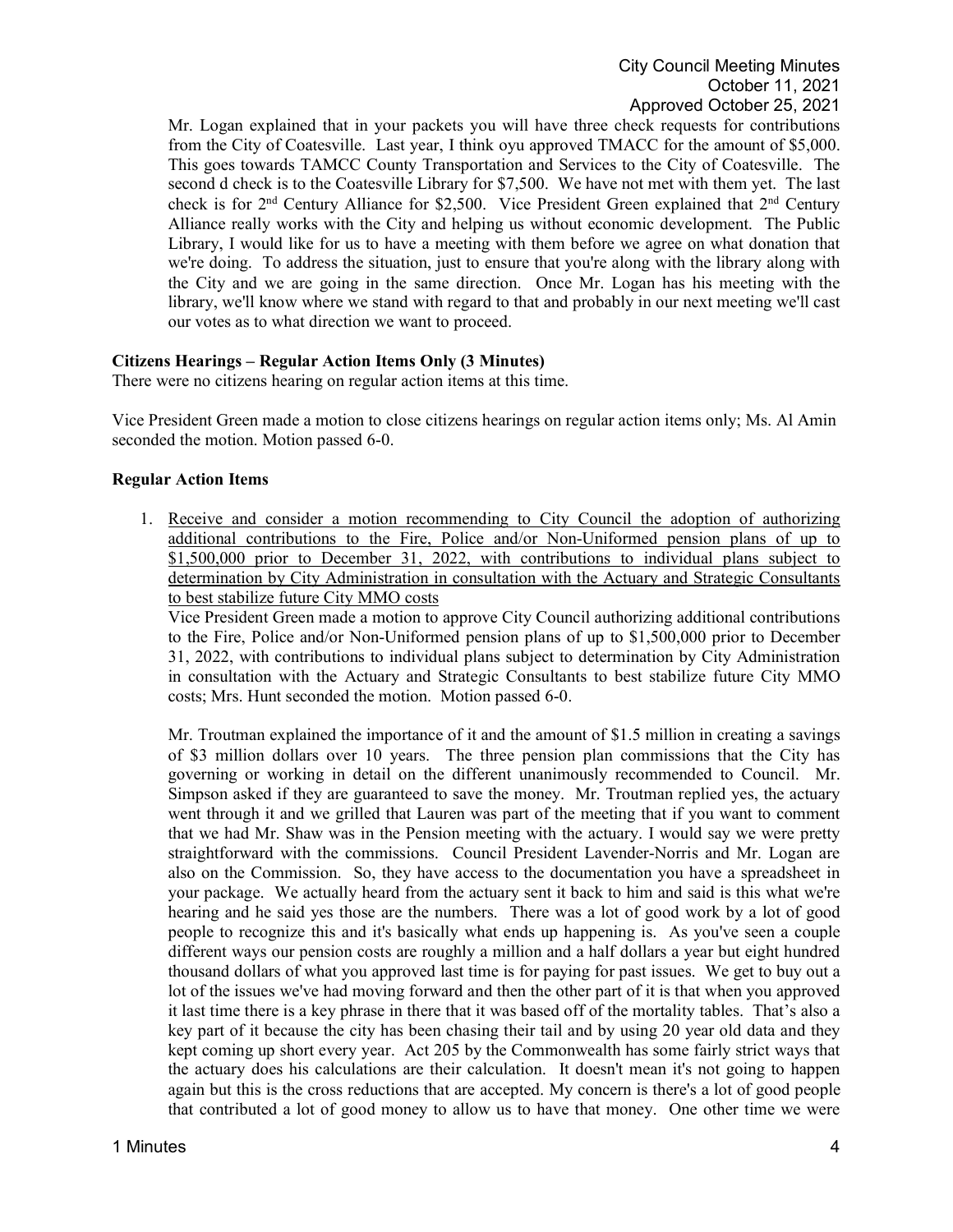talked into paying off a bond for the RDA and it's going to save us money and they were going to pay the interest. I don't know if we've seen any of those interest payments in the last few years. When we do things like this I just want to make sure that's we're going.

2. Receive a motion to approve the basic construct of an initial capital plan for the period  $2022 -$ 2031 as detailed in September 22, 2021 dated memo from the Finance Director.

Ms. Al Amin made a motion to approve the basic construct of an initial capital plan for the period 2022 – 2031 as detailed in September 22, 2021 dated memo from the Finance Director; Mrs. Hunt seconded the motion. Motion failed 0-6.

Mr. Troutman explained this is the first and foremost step to consolidate a lot of those different things and then second of all it's the beginning of the action plan. I'm going to emphasize it's a basic construct there is no specific decision that you're making no action and intervention that is locking the City into buying anything. It's designed to consolidate and it's designed to give administration the starting point to be able to start acting on some of the things that are going to take longer to kick in. We need that leapfrog because the financials are based off of certain things happening by certain times that's one of the reasons why it followed the pensions. I'll point to item 24 on the list and you've got that, I modified the list from September 27 to October 7. We need start now to figure out the right solution. We started with a meeting on Friday with grants, engineering and administration. We are communicating to you what we need to keep going to serve the City without locking you in. It's communication but its also that we can start this gaming process as we move down the line. We need to start investing in some of the things to be able to have them kick in when we need them to kick in. This is just for the purpose of communications. We're communicating and a little compressed because of the budget process and etc. The main reason for this is t communicate and so now we can start pursuing. I think this plan will help to address the deferred maintenance that I think was evidence that came out of our assessment from the City and the buildings that you would have. We thought the approach is a good one to get something at least on paper and plan out there to get the ball rolling. Mr. Simpson asked in our last meeting when this was presented to us as only some long-term recommendations and now you're asking us to vote on it two weeks later. You were just throwing us out there something for us to consider in the future now two weeks later you say well can you vote on this? I'm not comfortable. I mean if we didn't really even talk about any of this stuff at our last meeting and now he wants to vote on it and I'm not committing to a list that I was like whoa where'd all this stuff come from. In the beginning, you said oh no this is just like a wish list or something and we'll discuss it and now you want us to vote. Vice President Green asked is this something that is necessary for a vote? This is like a plan, it's not voting that we're going to do a specific thing so this is something that could be a part of the strategic plan but not something that we necessarily have to vote on. I'm not sure what action we would be taking because each item would have to be brought to us individually so to me it seems like a vote on this is sort of like a waste of time. This could be a part of the strategic plan of the city not necessarily something that needs to be voted on. There's a list of different things that would have to eb brought to us individually so whoever, I mean the Manager, the Finance Office, you guys have a plan of action on how we would go about handling it. We wouldn't necessarily need to vote on it. Mr. Verwey agreed with Vice President Green that this is really just an action plan. It is not requiring an action that's going to lock the city into doing something for example spending money or budgeting and all those things will be part of your budgeting process and planning process probably over the next few months and then in the next year. I don't know that's necessarily even something that would require a vote of Council. Because it doesn't really require action you could just vote it down and it doesn't really have any impact.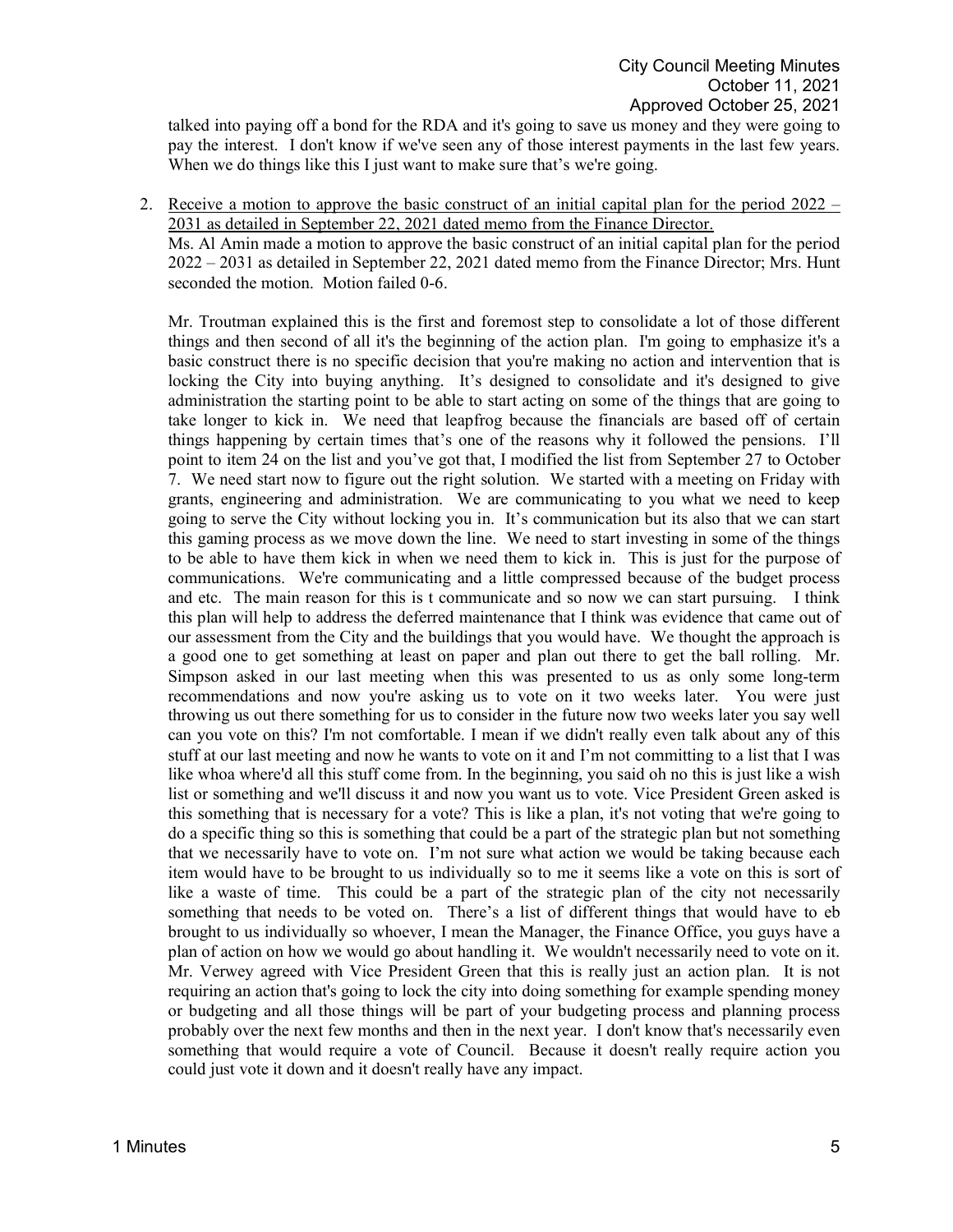3. Receive and consider a motion to approve placing orders for the purchase of 3 police vehicles, which requires six-months or more.

Mrs. Hunt made a motion to approve placing orders for the purchase of 3 police vehicles, which requires six months or more lead time; Mr. Folks seconded the motion. Motion passed 6-0.

Mr. Troutman explained that one vehicle was totaled, that in itself is causing a domino effect and is putting more stress on the remaining cars. They are required to be hot seated which means they are going to be running 24/7. The lead times are getting longer and longer for these basic police vehicles. One of these patrol cars in 2021 will be on the warranty and the other cars are out of warranty. The idea is to get an order in and then we go thru the budget process and you can make a final decision. If we wait longer to order the vehicles, it will be longer until we receive them and will cause more stress on the remaining vehicles. Vice President Green asked if we got any cars last year. Chief Laufer replied in 2019 three were purchased. Ms. Al Amin asked if those vehicles are still under warranty. Mr. Troutman replied yes, but only one is patrol car, the other was the Chief and Supervisor cars. The car that was totaled, we will use money from the insurance company as part of the payment. The idea here is to place the order now. The Chief explained there nothing at the dealer and they just can't make them fast enough. There are chip shortages and computer. It will take 6 months to get the vehicles and then they will have to go to get outfitted. This is why we are trying to get a little bit ahead of the curve because if we don't and wait until November and December, we will probably not receive the new vehicles until September 2022 and then they have to go to the outfitted. The older cars are out of warranty. We are trying to get the cars with our capital budget. Ms. Al Amin asked if the funds for this is in the current budget. This is funds that you will be presenting coming up in the budget. Why wouldn't we just wait until we vote on the budget because if there's something in the budget that particular council members don't like the numbers by approving this tonight we're kind of pre-approving a portion of the budget without even seeing it. Mr. Troutman explained we are getting a proactive approach to a problem we perceive and we're not committing hard dollars we are putting placeholders in by placing the order. We expect that if not approved they can be changed or cancelled. Vice President Green stated we need the vehicles. Ms. Al Amin stated this is actually spending of money because when you place the orders, you're placing the orders with the intention of purchasing the vehicles and we haven't even looked at next year's budget yet. We haven't had a budget meeting yet. Mr. Troutman stated yes, but we also believe we can cancel them if needed. Mr. Simpson asked how many patrol vehicles do we currently have? Mr. Troutman replied, 7 with one totaled so that makes 6. The warranty goes out in the spring for the older vehicles. The older vehicles are recycled in the system but not used for patrol. Mrs. Hunt stated I appreciate you guys bringing stuff to us the way you're doing it because for so long we were always caught last minute. We have to do this now we have to do it but you're presenting us with stuff in enough time so that we can make fair and rational decisions rather than the last minute. Our police cars are important to us and they are not just out there making traffic stops or arresting people, but they're really emergency vehicles, they come to the scenes of things. We need to make sure they are in top shape. If we're in need of them and you're talking a six-month period before we can get them, then I do think it's time that we take some action on it. I appreciate you bringing it to us in this timely uh fashion and keeping us abreast of the situation down there in the Police Department. Vice President Green said that if we need the budget for them we need the budget for them regardless this is just giving us, I'm saying if we need the vehicles we need the budget for them right. This is putting us in the position because I'm telling you I don't know if anybody's been paying attention to the news and see all those tanker ships out there with docks. They can't get merchandise. You go to the store, everything is short. I mean any kind of delivery is so delayed now. It's a shame but you got to take precautionary measures and this is something that we need to budget for. We for we need the budget for it because we need the vehicle we need it's not a frivolous item. I understand I know when we bought the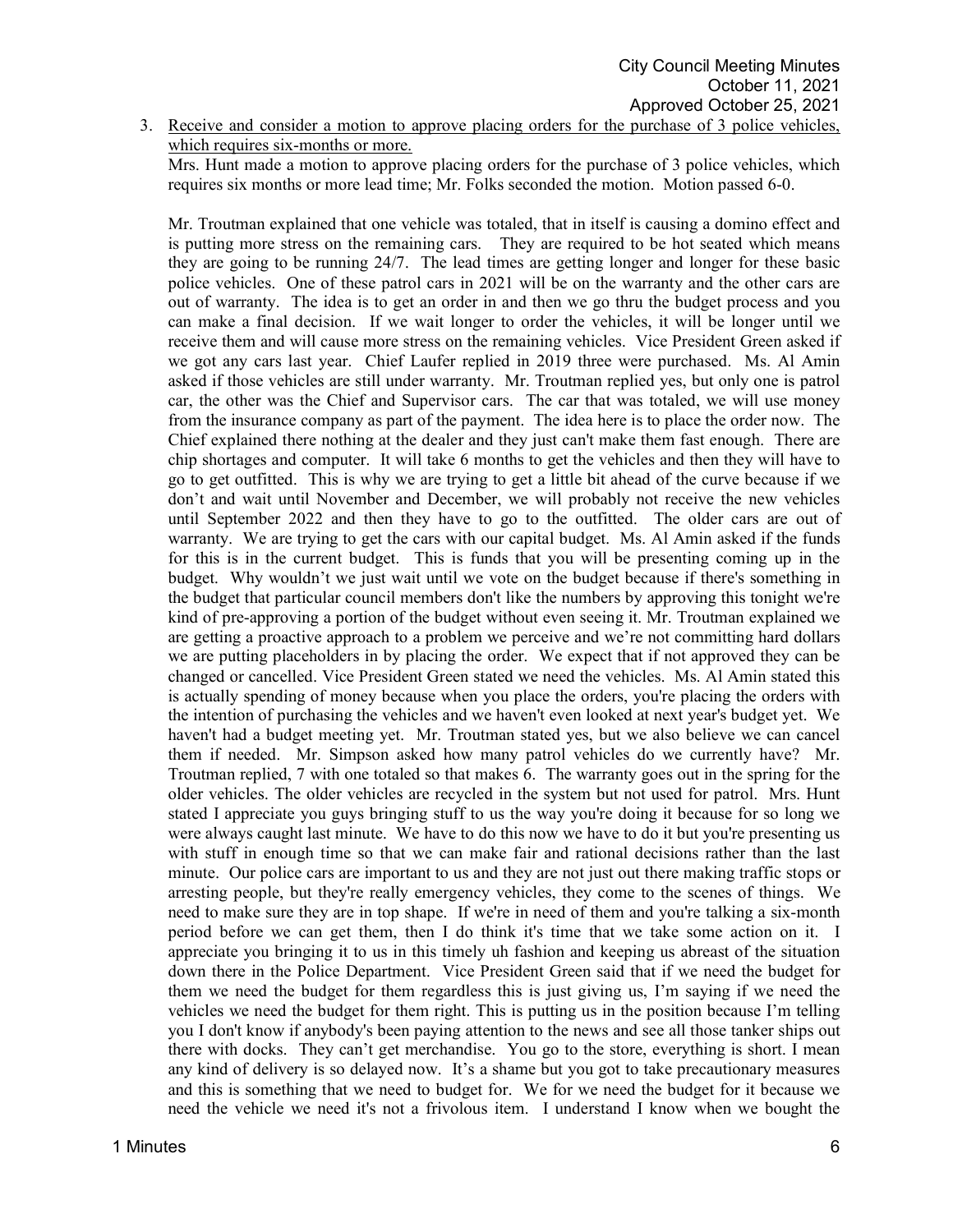vehicle so I know that these vehicles, what you say is true. Ms. Al Amin stated I have a question for you Rich, I certainly don't have a problem with our Police Department having adequate vehicles, but last year, now you know chief is saying as of next year anything 2017 or older will not no longer be under warranty. Do we always wait until like its crunch time? Why wasn't this brought up last year? Mr. Troutman explained it was talked about but there wasn't funding available for it or felt that it was the highest priority. You don't know if you could work through it but that's why we had a strategic plan because we had to sit down and step back and look at all this stuff. That's why you see the list of the capital items so items are on the radar. Mr. Folks asked if the City owns the vehicles. Chief explained at the end of the lease the City pays \$1.00 and then owns the vehicle. Mrs. Hunt stated that when you purchase them, the chief has always made it known to us that they come with five-year warranties. I knew that. I don't think it's that we didn't know that when the car is paid for the warranty is over as well.

4. Receive and consider a motion to approve Veteran Construction & Utility Services, Inc. at a total base price of \$271,655.08 for Palmer Park Phase 2 & 3.

Mrs. Hunt made a motion to approve Veteran Construction & Utility Services, Inc. at a total base price of \$271,655.08 for Palmer Park Phase 2  $\&$  3; Mr. Folks seconded the motion. Motion passed 6-0.

Mr. Logan explained for the public's edification, these are phases two and three and at one point, I think people were of the understanding that what was done was completely done in the park that's not the case. These are phases two and three and it is scheduled for four phases, however right now we're just looking at two and three.

Vice President Green made a motion to close action items; Ms. Al Amin seconded the motion. Motion passed 6-0.

### **Reports**

1. Solicitor

Mr. Verwey announced he worked on personnel matters related to the city; consulted with our zoning and Codes Department on certain enforcement issues; addressed real estate issues related to the proposed development and the Flats; worked on certain bidding issues related to the old Train Station and Palmer Park.

### 2. City Manager

Mr. Logan announced he will try to make this brief. The Business and Economic Updates, many of you know that we are continuing our work on Rt. 30 and 82 realignment or rt. 30 and First Avenue that is nearing completion. We are still targeting the end of October for that. The Gateway Project, we talked a little bit about that earlier. The Gateway Project is on the corner of First and Lincoln Highway, that is a DEPG project, the developer is continuing to evaluate the project. He has shifted his attention to the Cultural Society building where he owns that particular building as well as the building across the street which is the bank building. Right now, that building is the Cultural Society building. They have presented early plans to the city just to kind of give us a concept of what is proposed to go in there which is going to be a restaurant and a performing arts theater that has not confirmed, it's just a proposed idea and concept for that particular location. In addition to that, the building across the street which is the old bank building that is currently going through a process of completion with an operator and an owner to put in a restaurant at that particular location. The city is also exploring working with the RDA and 2<sup>nd</sup> Century Alliance on a city-wide parking study in preparation for this development as we see development continuing in terms of the downtown or the main street development of stores retail and commercial. That particular study is going to provide us with insight for the next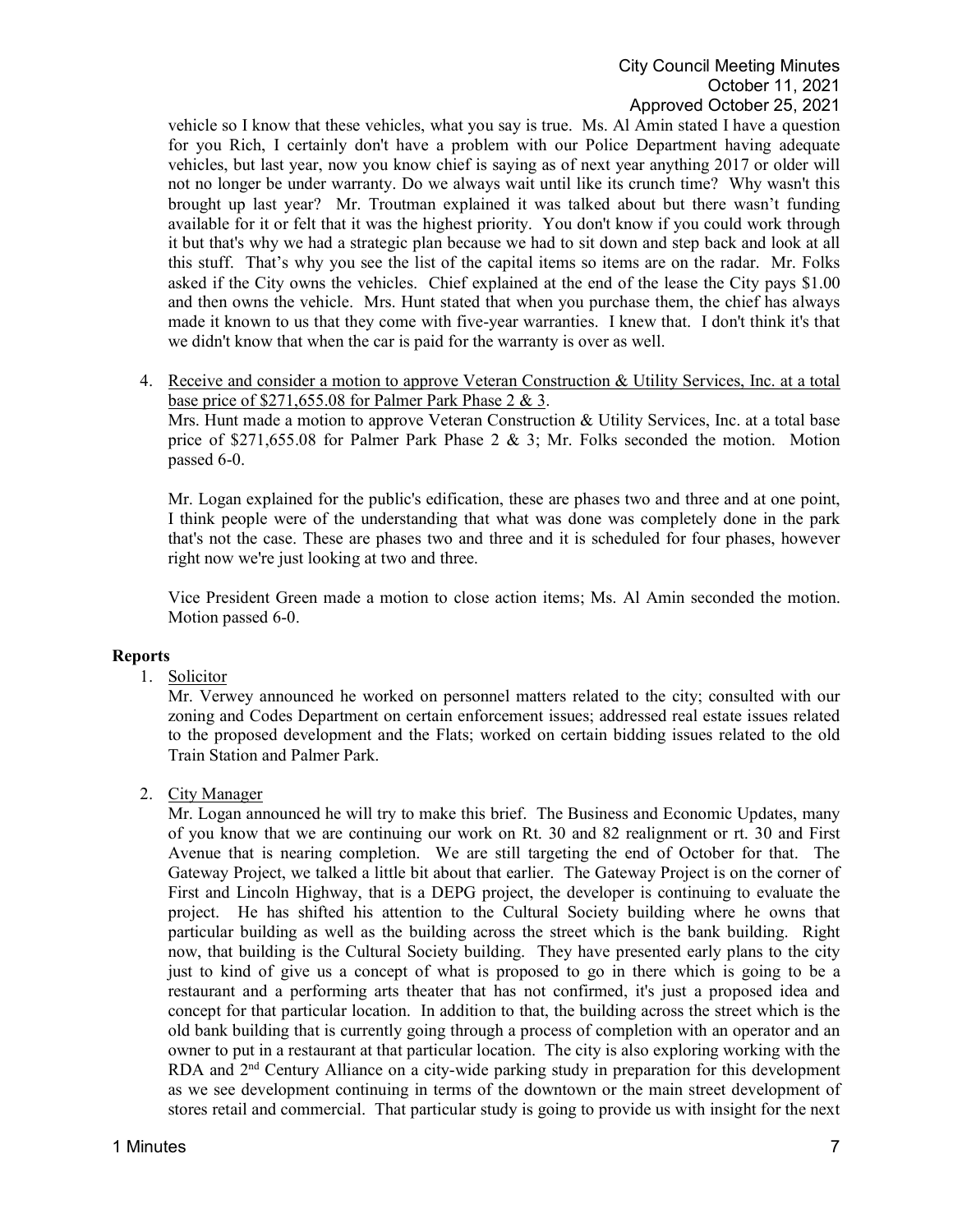five to ten years in relation to our parking needs throughout the city. We talked about the Coatesville Train Station a little bit earlier this evening. We did have a particular contract that was approved for the old Train Station that's on 3<sup>rd</sup> Avenue and Fleetwood Street. We are looking to start construction on that in the next three weeks. Hopefully, we'll have good weather so they can complete the exterior work. Many of you know that the Mare of East Town was filmed here in the HBO series. We have heard that they may be entering into contract negotiations for another series. We don't know that for sure but you know that's what the rumor mills it's starting to say, if so we would be happy to have them back here in the City of Coatesville and any additional work that they may want to add to the exterior work I'm sure we would be very appreciative of that. The new Train Station, this project includes a new ADA accessible Train Station approximately 300 feet east of the current station this is on 4th and Fleetwood. The plans for that particular station not only includes special ramps to be ADA compliant but Fourth Avenue will also become a pedestrian walkway. That portion of the underpath will be closed or I should say open to pedestrians only. We should get design renderings, some of them are online right now but we should get a really nice one provided by PennDOT and Amtrak so we can display here at City Hall. As I said the new Station will be up to code. It will also include lighting or level boarding platforms, overhead canopy, elevators, a passenger connection from crossing the tracks and a track realignment. This track will have not only the Amtrak rails but it will also have Septa rails. We are anticipating Septa coming back to Coatesville as far as the community update.

We are continuing to work with the County as well as FEMA and PEMA for relief. I should say in response to the hurricane that we suffered on September 1, one of the hardest hit areas was Fifth, Sixth and Olive as well as Harmony Street. We continue to work to build our report that we will submit to the County. There has been a number of grants that have been released. We are in line with many municipalities to hopefully receive those monies. We have had a preliminary assessment done by our engineering firm Cedarville. We are looking at Stormwater Management and Mitigation. We are looking at new pipes and things like that to go into the City of Coatesville. It's going to be a heavy lift. It's going to take more than one year to complete because there's the infrastructure in our City that is very old. Its going to take major work to get in there to repair the work and the damage that we suffer from the two storms June 8th and September  $1<sup>st</sup>$ . We are working hard with these agencies and as I said we're going to be putting our best foot forward to get necessary funding. In addition to that we have partnered with the Brandywine Health Foundation as well as the Brandywine Active Aging, that's the Senior Center to support the Coatesville Red Umbrella Rescue Fund. That particular fund is designed to help resident who suffered in the recent storm to provide them with whatever resources they may need at the time. Thank you to the Brandywine Health Foundation and the Brandywine Active Aging for their support.

The last Sounds of Summer will be this Friday, October 15, 2021. If you have a chance to go out. Last week it was pretty packed out there. There is plenty of food for everyone and I think this week this Friday it will be packed again. We have two acts and then we have the infamous food vending of London food vending company and services. Come on out if you want to see one of the council members with mittens on and what not, trying to handle fish. Come on out, take a look. Most of you know that Saturday September 18, we had one of the most successful Grand Prix events that we've had in our fifth year. Thanks to the Planning Committee and multiple community and regional sponsors for their generous support and volunteerism. The Prixview Party and Cruise Night was well attended. Thanks to Mr. Crosby Wood, Councilman Simpson and our Council Members that did attend that evening. Thank you all for your support and I mean it was a wonderful three-day event. The first day was Thursday night which we had the Prixview Party and then we moved to Friday night which we had a cruise in. I don't even know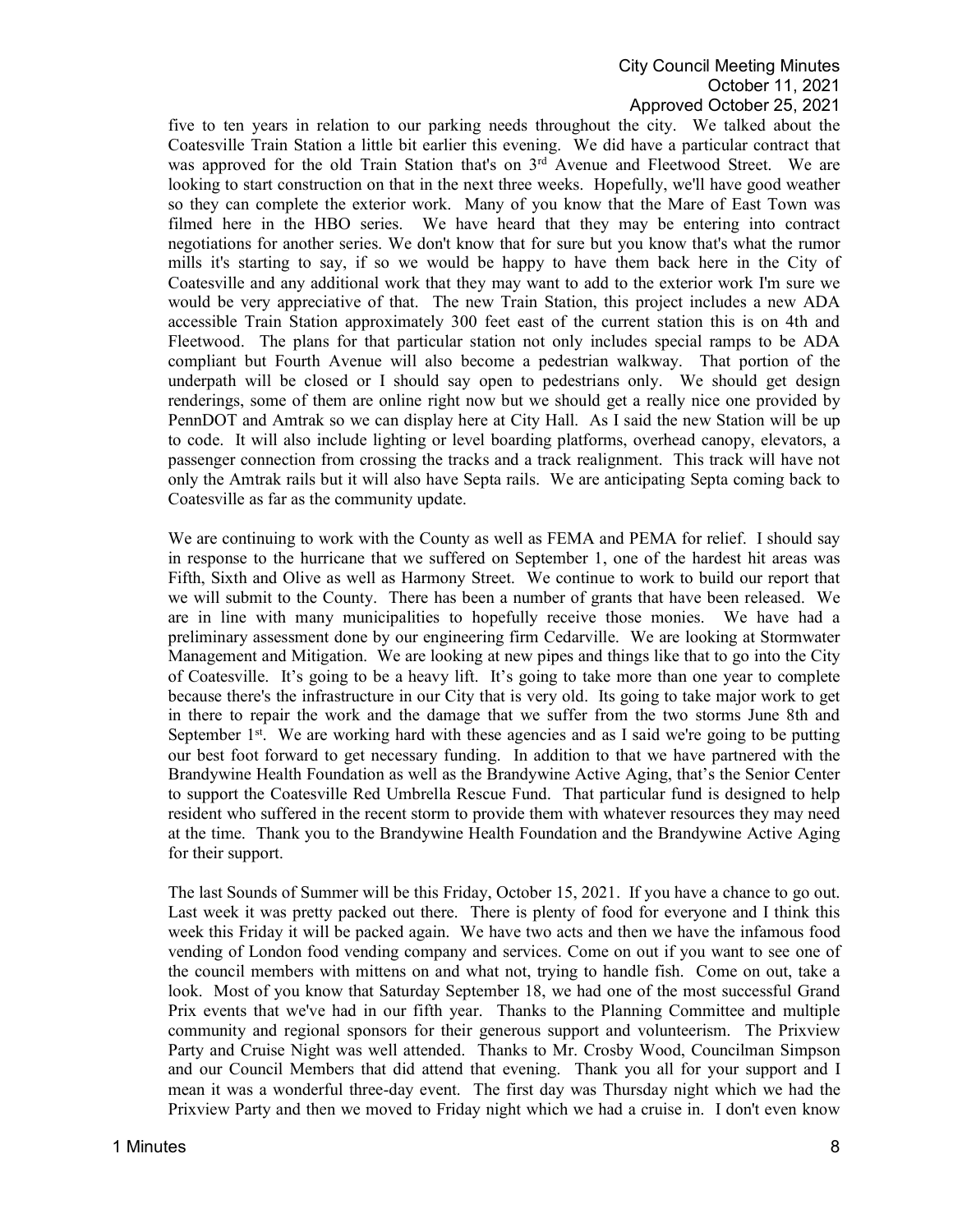how many cars we had on the cruise in night. It was close to 100. It was something new this year and it was a great idea, great addition. Please watch for the next one which will be the Sixth annual Coatesville Invitational Grand Prix. Save the Date, September 17 or I should say save the month in 2022. We will have it up on our website which is [www.coatesvillegrandprix.com.](http://www.coatesvillegrandprix.com/) We are very excited that we'll have the opportunity to do that. The Brandywine Health Foundation on September 26 had their first Black Renaissance showcase that was held over at the Riverwalk area. Over 20 artist and artisans came out to display their works, their spoken word and their products. We had poets, singers, musicians providing entertainment throughout the day which was a well-attended event. This is something that the Brandywine Health Foundation along with other local artists launched to support minority and black owned businesses here in the City of Coatesville which every day it's increasing. We have a number of minority businesses that are in the Midway Arts building. If you haven't had a chance to go shop in that building please take advantage throughout the holidays for some really wonderful gift items that you can you can get there. If you didn't know that Christmas in Coatesville, we didn't have it in 2020 but it is back at Gateway Park. Patrick Kinsler of Elite Therapy, members of the Parks and Recreation, Brandywine Valley Active Aging and 2nd Century Alliance are coordinating this year's Christmas festival. In short, they will have a number of trees in the entire Gateway Park that they will be decorating and then auction them off to a nonprofit organization or donating them to families that may not have a Christmas tree this year. It's a wonderful kind of enterprise that they are working on this year. We are part of it in terms of our support and we look forward to working with Elite Therapy again. The last two years, if you recall that the Christmas Tree in the middle of Gateway Park that's been donated by Elite Therapy. Last week, the City of Coatesville was graced with the presence of Jackie Joyner Kersey, not many of you remember her, she is a six-time Olympic gold medalist. She paid a visit to the City of Coatesville, which she launched a program called Winning in Life. This program is to help young kids and or young students become winners and leaders in our community. The City of Coatesville was the first working with the nonprofit, that they kicked off this particular program. That says a lot and to have that reach and working with a wonderful woman like Jackie Joyner Kersey. She is not only a gifted athlete but she is also a gifted motivational speaker and entrepreneur herself. She is going to be running a 12-week program with some of the young people over the CYI. If you have enough time, pay a visit, she may not be there but the program is there and they are always looking for volunteers to help support their efforts too.

### 3. Assistant City Manager

Mr. Huston reported an update on Covid. The fourth week in a row, Chester County remains on the high transmission level. That is over 100 incidences so we are still tracking upwards in Chester County. Positive incidence rates for testing were over 700 this week and the last two weeks in a row. 12,000 tests were performed as well that is also a high mark in the last two months. People are being tested, they are being careful but the incident rate is still rising. The vaccination rates have crossed the 60% level for fully vaccinated and almost 70% for partially vaccinated. The highest vaccination rates remain in over 60 group. 90% are at least partially vaccinated and 75% are fully vaccinated. One interesting spike that came up this week, the 75 to 84-year-old age group is now 105% vaccinated so that is probably a reflection of the added booster shots that have been recommended by the CDC for those are elderly or in compromised situations, Coatesville School District which is our only measure right now. Coatesville Area School District remains in the top five school districts for Covid incidents. Just a quick reminder city hall is open from 8:30 to 5, masks are required, the staff does take them off when they're in their cubicles in their working areas.

An announcement was made two weeks ago on through our public social media, Codes has reinstituted the instant ticket for codes violations throughout the city. We are currently looking to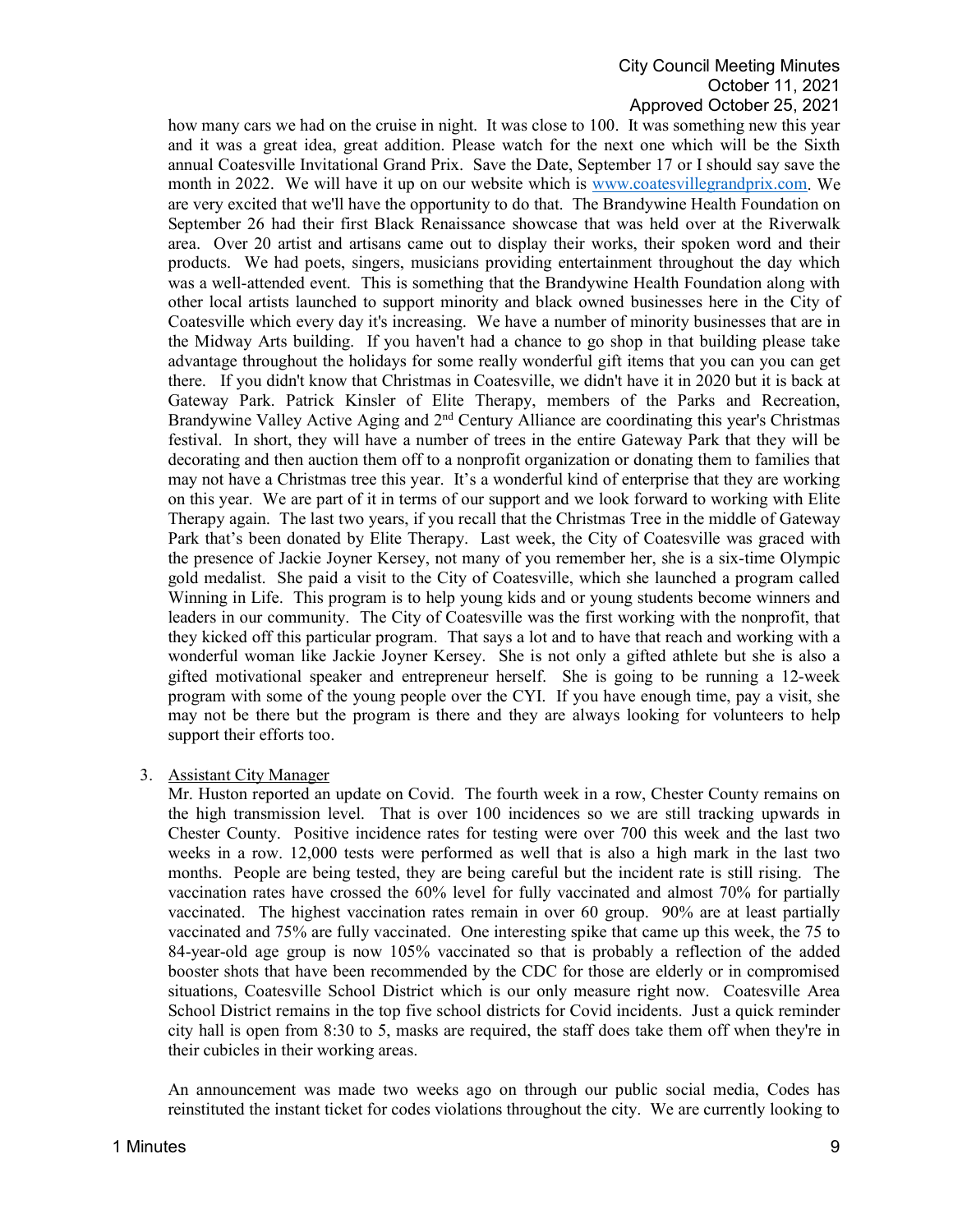add staff to help us in get those instant tickets. We are looking for two part-time positions for quality of life. They would be part-time positions at 18 hours a week. Just one side note, we are also looking for a part-timer in our Public Works Department so we have three open positions in the city today.

### 4. Police Department

Chief Laufer provide an overview for the month of September. The total number of 911 calls were down for the month of September slightly from August was 1862, in September we dropped to 1741. 1741 total 911 calls for service and then additionally including all calls for service come through our front desk. We were down in September to 2612 down from 2713 for the month of August. Its late dropping our calls for service for the City. In addition, some other highlights so we had four Narcan saves for the month of September. We had seven car seat checks, installations provided by certified technician and of which we donated five seats provided through our PA Traffic Injury Prevention Program that we coordinate with and we're able to provide brand new booster seats or infant car seats for those individuals in the City that don't have them. We continue to work with the DA's Task Force on race and justice. We did have out first meeting with the new facilitator that was hired through that committee and through the Brandywine Health Foundation which made that individual available to us at a price that we could afford through Deb Ryan and our District Attorney's office so we did have our first meeting with her earlier in the month. We have a follow-up meeting coming up I believe for October, November, December already scheduled so that is exciting to see that, to have some professional involvement that'll kind of give us a focus and keep us all going in the right direction. Hopefully, we'll have some exciting news coming out of that task force. Also, I'd like to just do a little shout out for officer Alex Ortiz, one of our full-time officers, younger officers. The State Police Sergeant Leo Hagerty retired. He worked here in Chester County quite a bit did a lot of joint programming with us here in the City when he was in Embreeville. He worked for me when I was with the State Police. He is retired now and runs the Drug Recognition Expert Program or the Commonwealth. He reached out to me and said you know, would you have an officer that you think would be able to participate in this program, go through the trainings almost a year long, not 100 percent you know you're not going training all year but it takes a year to get through all the training classes to be certified as a Drug Recognition Expert. So, I said sure, I said I've got somebody in mind that i think would be great. He is one of only two Hispanic Spanishspeaking Drug Recognition Experts in the Commonwealth. It's a great recognition for the City and the City Police Department, that the State Police reached out to us and asked us if we had somebody. It's a very challenging certification to get, you have to get a 100% on the written and you have to get a 100% in your practicum, which is actually administering the test for determining if somebody's on the influence of drugs. They get actual candidates that are under the influence of drugs that are known drug abusers. They have to put them through a series of tests and they have to come up with what drug they're actually under the influence of, then that has to be verified through a blood test through toxicology to prove and certify that that person that you tested was in fact under the influence of that drug. It's very challenging and we were excited Alex was able to complete it and we're one of the few departments here in the County that has a Drug Recognition Expert and only one of two in the Commonwealth that speaks Spanish. We are excited about that.

### **Citizens Hearings Non-Agenda Items Only (3 Minutes)**

### Garrick McComsey

Mr. McComsey thanked Mr. Huston and Chief Laufer for taking time out of their busy schedules to meet with him after the last Council Meeting. The obsessive noise continues. Mr. Houston was going to look into the noise Ordinance regarding the noise coming through the walls. After the meeting, I called the owner of the property. I explained to him that there were more people in the house than what he thinks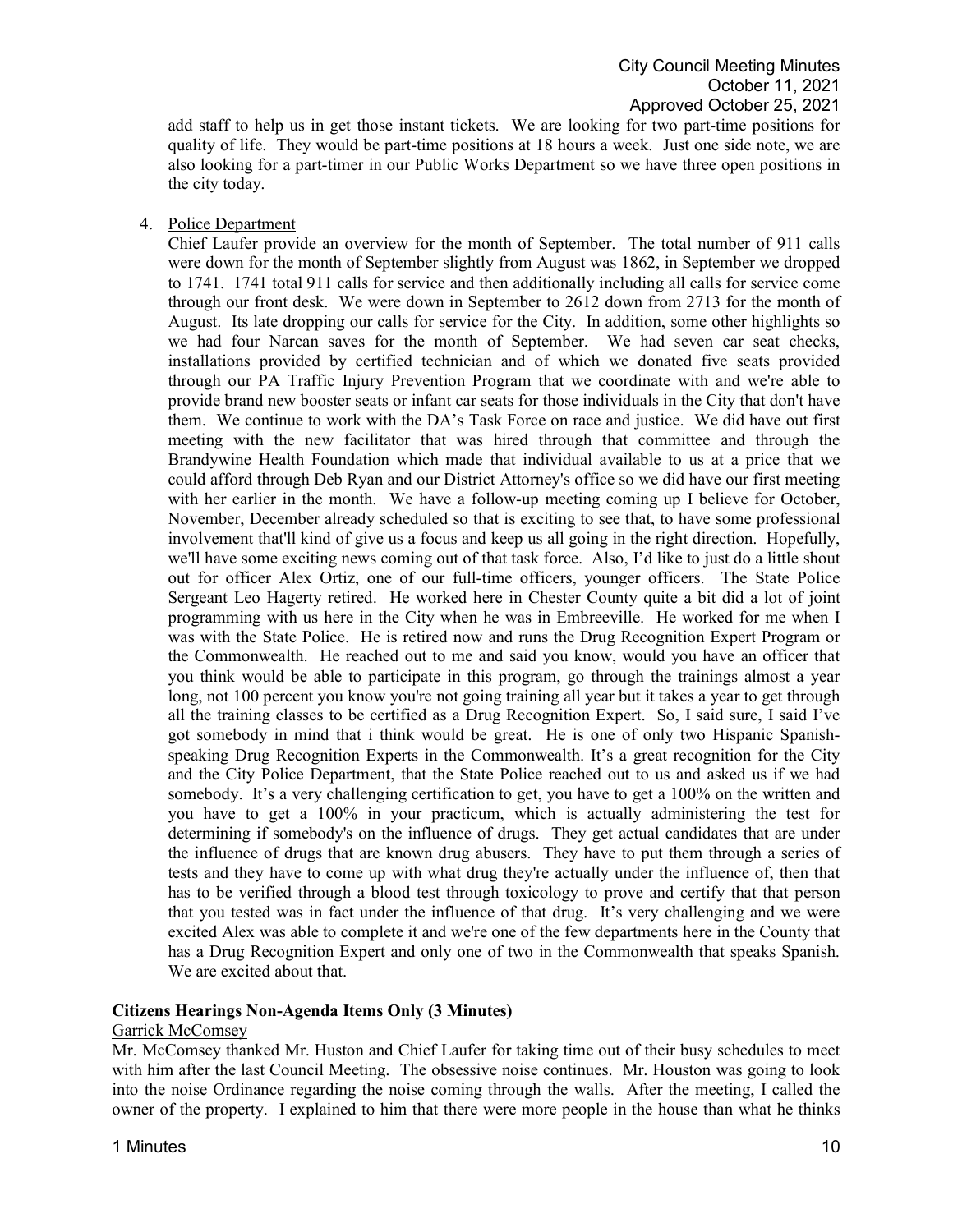and the noise is excessive. He lives in Jersey and does not come up here. He called back on Saturday and apologized, there's not four people in the house, there is also another family there. He apologized but now he knows. He said his hands are tied, there's nothing he can do to the tenants. The tenants have control now and now he's dealing with medical issue that's severe. So, he doesn't know when he'll ever come up in the near future nor does he have anyone that can but he basically said continue on the path with the Police. He understands my situation, he said he has no power to do anything and he's stuck. I want to get that across to the Council and then I can talk to Chip in the future about that as well. I want this to be one of the last times I come here about this. I want to thank Council for the alert you sent out with the instant ticket program other homeowners have said we thank you for going to City Council. They need to hear these things because there's other homeowners in town that are dealing with the same thing and you know the blight and the trash and things like that it's an awesome program. I hope you have a lot of success with it.

### Tanya Wood

Ms. Wood provided just a follow up on what Mr. McComsey said regarding the instant ticket. Why wait till the winter? Just because you see snow, you want to send someone a ticket. Things happen in the summer. I called things happen in the summer. I called I complained and nothing happened. I don't know what's going on down there in Codes, but I'm tired of going to Codes. You know, it doesn't make sense. I mean like he said I don't want to leave my house but yeah, I'm ready. I'm ready to go. But you know last year, thank god they left, but I complained about my neighbors. I had damage to my house. And now, I talked to Mr. Huston about some trees that re dead. He's telling me I can remove them. If I remove the trees I have to move back on people's property. I can't reach a tree that is 12-18 foot up in the air from my property unless you all give me a Firetruck that I can swing over and cut. The trees are literally going over to my side branches, leaves which caused the with the bedroom. I had to redo the bedroom. On the other side, I have bamboo growing over my garage. I'm out there every week trying to break pull bamboo down, cut it down but it is so thick. I call and complain but it's on deaf ears. It doesn't make sense that you go and file a complaint. Nothing ever happens. What I am I calling for? But the y'all want to do instant tickets because they can ride around in the wintertime and see oh she didn't shovel herself, send her a ticket. They can go around in the summer it's nice and write tickets. Look at the trees, the trees need to be maintained, not only grass and sidewalks. The I'm going to talk about the slumlords on my block. I don't know if you guys even look and did an inspection on the property, but this man is moving people into his house like it's a race. I mean it doesn't make sense so how can some people get a pass ad some not. He has two properties 218 and 220. I don't think they got inspected because of COVID. This is ridiculous.

Vice President Green made a motion to close citizens hearings on non-agenda items only; Ms. Al Amin seconded the motion. Motion passed 6-0.

### **Special Events**

President Lavender-Norris announced the Christmas Parade is back. The Coatesville Christmas Parade Committee I pleased to announced that the 2021 parade will be held on Saturday, December 4, 2021.

#### **Council Comments**

Mr. Simpson stated I couldn't agree more with both of you concerning our lack of enforcement on some of the Quality of Life issues that are presented to the City on a daily basis. It's gotten to the point that I actually ride around the City and fill out complain forms because it seems like it was falling on deaf ears with some of our Codes people. We really truly do need to straighten that out. We talked about you know, our previous city manager, we'd asked him to ride around the city every day to get a handle on this. I think we need to have somebody from staff whether it's a Codes person, our Assistant City Manager or City Manager do the same thing because the amount of trash in this city. It's not the streets that you drive on every day you see it there, but if you drive down the alleys it's unbelievable the stuff you see. There's a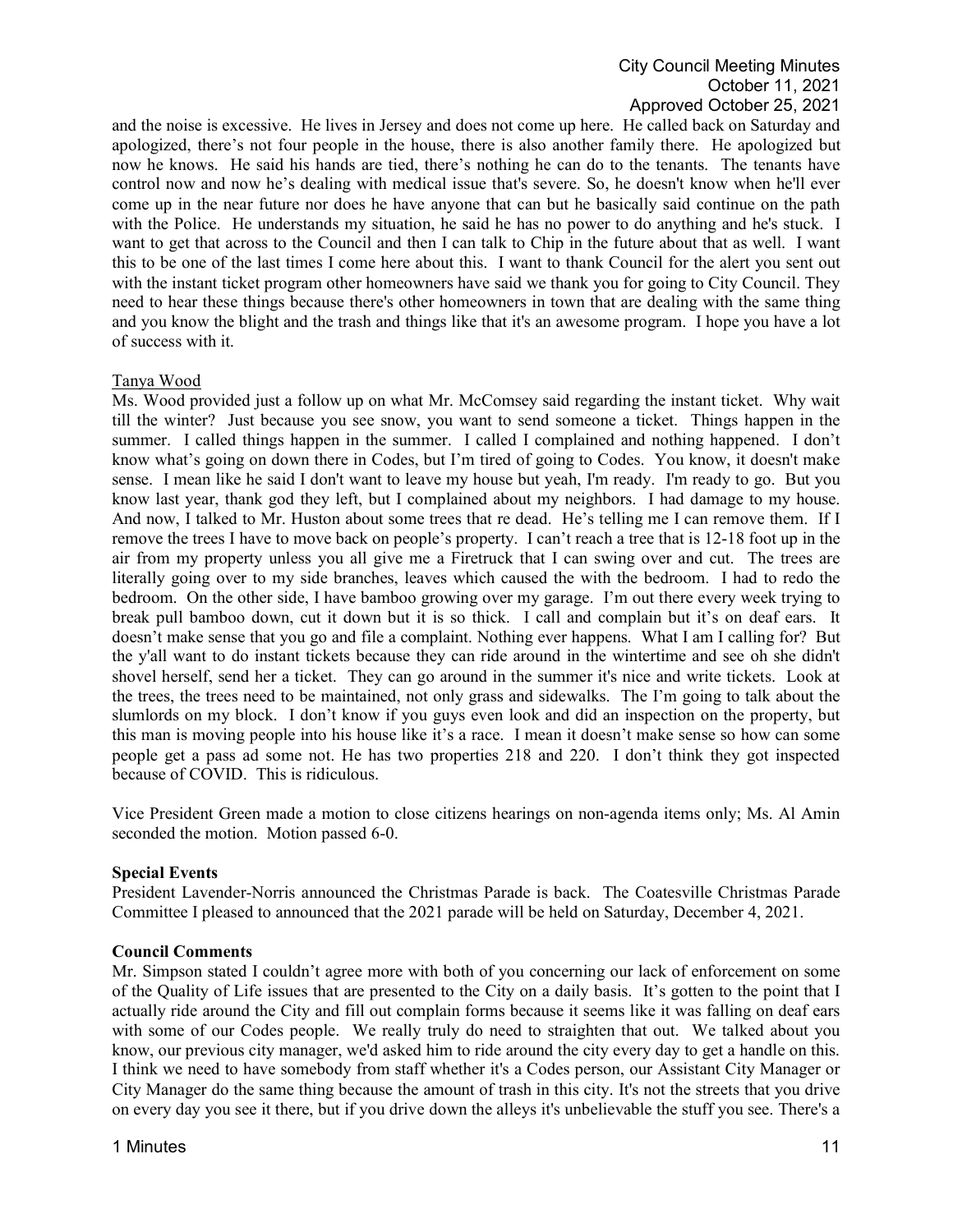sidewalk on Valley Road but there are trees that have overgrown the sidewalk. It's the sidewalk that's supposed to be kept clear. I don't know if we've ever given anybody, I know we haven't because it's at least 30 or 40 feet long and all the way into the gutter covering that side. It's ridiculous. There's some very serious stuff out there that needs to be addressed. We need to address some serious stuff right away. I'll give you another heads up there so you know we could we said oh you know, the city we do a good job of keeping our storm sewers clean. If you go up to the corner of Second Avenue and Chestnut Street, you look at that storm sewer. It is stuffed to the top, not trash but built up with dirt and sediment that has been there for years. We need to go around and we need to look at every storm sewer in this city and address it. I mean because that, that there's not an area that floods, that's just an area there that we're not doing any maintenance on our storm sewers. I mean it is full with debris, not dirt the sand. Its not stuff that was there and been there accumulating in the last couple storms. This has been there forever. We need to come up wit a program that we address when we go around and find out all these storm sewers. It's just to the point where it's very, very frustrating riding around and seeing all this on a regular basis that you know I feel the pain that the citizens go through, you know we all go through. I just think we need to address it and we can, you know we got to stop making excuses on why we can't do it start making game plans on how we can do it.

Mr. Folks thanked everyone for coming out. I really appreciate it. To piggyback on Mr. Simpson. I have been asking to get my street fixed for eight years. If you go in the back of my house, it's a mess. They're not cutting the grass, I call Codes, it's a mess. I got a call from Ed Simpson the other day, the alley in my second district. I went down there. I will not drive down the alley again because it scared me. We apologize to the residents. We are not doing our job. I'm sorry to say that but we're not. If we worry about little things in this city just the little things, because the big things that everybody's waiting for big thing, if we don't look at these little things' big things ain't gonna matter. I don't know. If I can't get my street done and I'm on council. Eight years, why am I here? Have a good night.

Mrs. Hunt stated there's a lot of things that need to be done, there's a lot of things being done as well. We do have to look at the basic quality of life even closed because whatever affects you affects us. You know, we're citizens, we're residents, we're homeowners, business owners and my trash wasn't picked up in two weeks. So, I say that to say um i don't want y'all to feel that we get different privileges just because we're on council. We suffer through it just like you do. I do want to say that I believe we have management in place not that can start getting these things done. We had long discussions today about things that are not being done so the things that you're bringing to us tonight, believe me it's not things that we're not already recognizing that need to be changed, need to be cleaned up, need to be put in place. I do have faith and belief in our management team that things are going to be changing and getting better. Don't stop calling, don't stop submitting your complaints. I just would like to be able for you to come back and say Codes did answer my call, somebody did come and take care of the things that need to be taken care of, so don't stop. We won't know what's not done if you don't come and share it with us. I just know and believe that with the people we have in our leadership now that these things are going to be done and the things in the city are getting better, Yes, we do have blighted issues, but I do believe its going to be taken care of. Don't hesitate to call your ward representative if there's something that you see in your ward and it needs to be addressed. If you can't get through to the Codes Office or to whoever you need to talk to, call your ward representative. It is our responsibility to make sure that if you can't get through that we can do it for you. So again, I appreciate you all coming. Have a good night and look forward to seeing you next time.

Ms. Al Amin thanked everybody for coming out and for your participation. Mr. McComsey, Ms. Wood, thank you for caring about the City that we live in. I'm going to agree with both of you and Mr. Simpson and Mr. Folks. I myself have had an issue, a codes issue, same issue going on two years now. I was told last year that the individual was warned and cited. Not so, because I did a Right to Know. I've had the same issue this entire year to no avail. I call, I file complaint forms, no answer to the complaint forms, I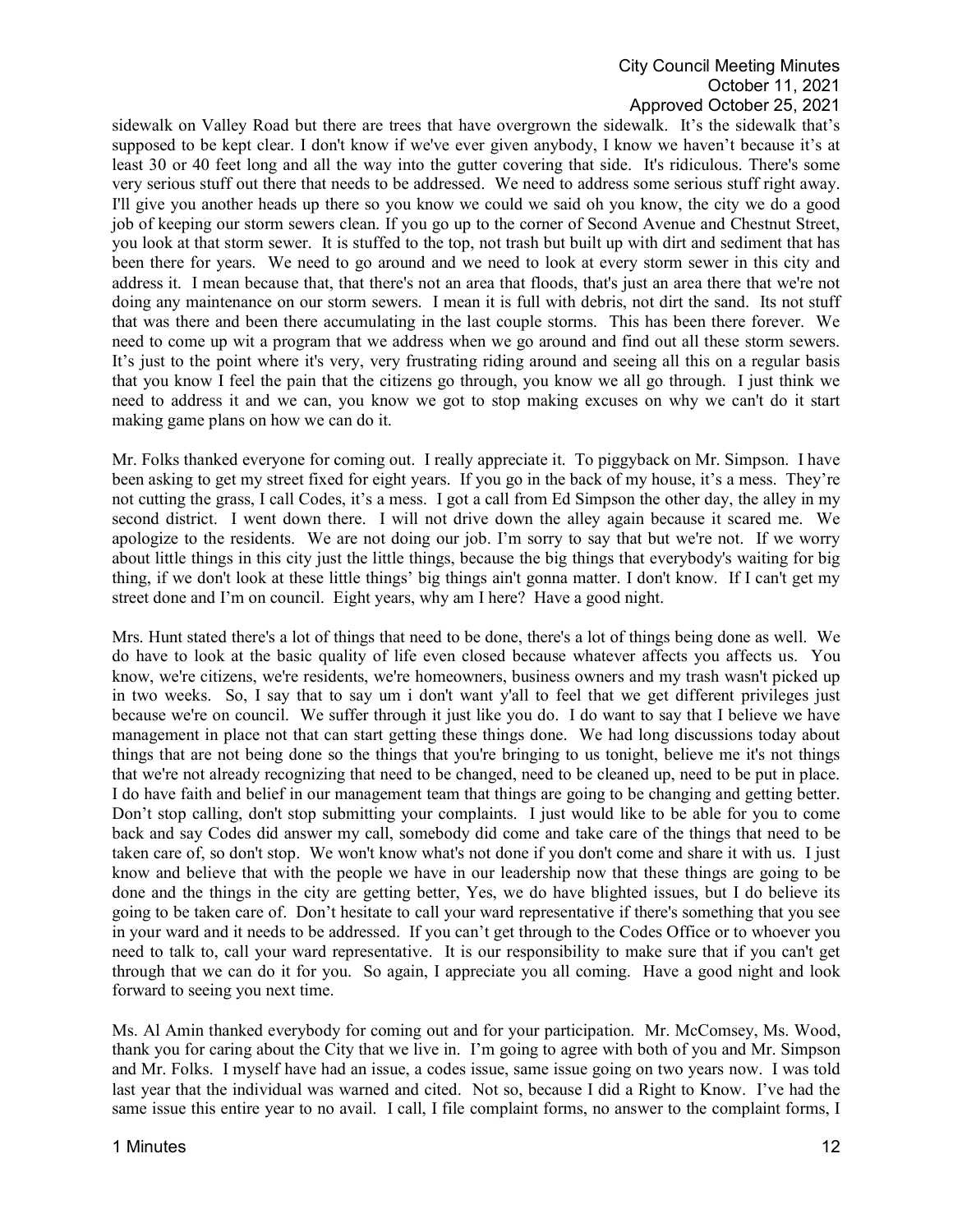call again, somebody's coming out and they never come out. I actually ended up with the civil matter behind this. Last year, the grass was waist high. As we speak right now in some areas the grass is probably two feet, weeds are probably four feet. Codes did come out and take pictures. Nothing was done with the pictures. Codes was out two weeks ago on Wednesday taking pictures. I put in a Right to Know, absolutely nothing. Nothing was done with the pictures. I came out a filled out a complaint form wanting to know why they haven't been back. There is absolutely no follow-up even when you do complain. I like to apologize to you and to you Mr. McComsey and all the residents for the Codes Department and the condition of this city. How do you expect folks to come buy homes? How do you expect folks to want to rent homes? If I wanted to put my house up for sale or rent it out nobody would look at it because of the existing problem. The problem certainly isn't on my property and I gave Codes a two-block radius, exactly what you said Mr. Simpson, alleys with a two-block radius, one ally to the next. There are 22 sites. We are doing instant tickets. I put in a Right to Know to see how many tickets were issued because I don't believe that when I put the Right to Know in, I got the answer a few days ago, no citations, no warnings. I hope the City can get better with that because right now there are a lot of good things happening. A lot of good things but in that area, we are absolutely horrible so again I apologize everybody. Have a good night. Thank you.

Vice President Green thanked Mr. McComsey. You have been going through your neighbor problem and I think you know that's a real sticky subject with the nature and trying to get some type of help with that. I just want to be clear, you hear the complaints and all of that. I tell you one of the things that we talked about is we are now hiring additional people for our Codes Departments. Please understand you know everybody sits and wants to be so budget conscious about what we spend money on and how much money we've had. We have one Quality of Life person in our proposal. You got to put things in perspective. If we all want to complain but we have one Quality of Life person so we are trying. Administration if this could put out. We have some positions that are available. In our Public Works Department, we had four people, one of the workers out on workers comp and the other temporary seasonal. We have two people. Please understand the perspective of why some things are not getting done the way that we want them to be done and as fast as we want them to be done. I'm sorry we have three active Public Works employees. But three, two whatever the number is it's not enough. All I'm saying is not making an excuse for Codes, see I'm not the opponent of the instant ticket. I don't think that an instant ticket is the answer to the problem. The answer to the problem is Code Enforcement that we get the right people in that Department to enforce the code. Somebody may have an instance like you said in the winter time. You may not get out there and shovel that snow quick enough before somebody comes out and gives you an instant ticket. It could be an elderly person with something going on that may not get that job done fast enough. Instant ticket is not the answer, the answer is us hiring the qualifying people to do the job in the Codes Department. You go out, red sticker somebody you give them the five or ten days whatever it is to get the work done. I think that's the hardship. We don't always know the circumstances that people may be going through. We can't base our situation on everybody else. Someone may really have a hard time and can't get that grass cut today, but to give them a red sticker giving them five to ten days to get it done. If we go to the instant ticket we're allowing ourselves to be something. Now we're going to be picking and choosing someone. Someone may have a legitimate reason why they have a Codes issue, so now we gotta pick and choose do we give them an instant ticket? The court doesn't always look so favorable on the instant ticket. What can we do? This is about our residents. We are not talking about people who don't live in the city. These are the people that we represent so I'm not trying to put a hardship on you by giving you an instant ticket. What I want to do is get an enforcement going in in the Codes office. We have people who are doing their jobs. That's what the problem is so we need to hire more people. We need more Public Works people. We need more Codes people. When you have one when you have three, they can't get to the entire city especially a lot of these alleys. Especially when you were talking about that tree in that sidewalk been growing for how long. You know what I mean for years. Here we are as Council people putting undue stress, you know we coming up here making demands. We can't tell them what to do and we shouldn't be telling them